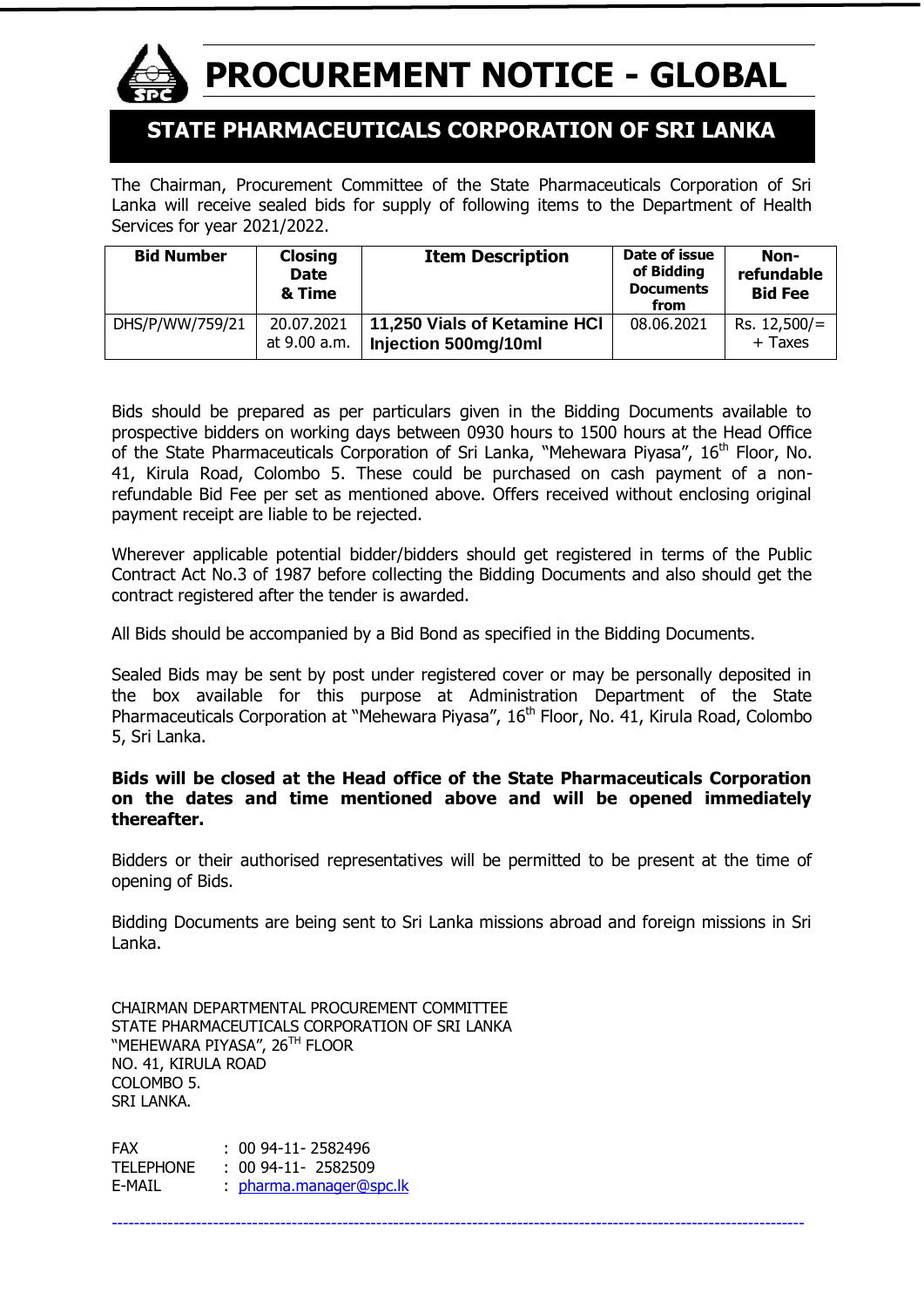GENERAL MANAGER STATE PHARMACEUTICALS CORPORATION OF SRI LANKA FOR CHAIRMAN DEPARTMENTAL PROCUREMENT COMMITTEE ``MEHEWARA PIYASA", 26<sup>th</sup> FLOOR NO. 41, KIRULA ROAD COLOMBO 5.

#### **ANNEX-1**

#### **TENDER NO. : DHS/P/WW/759/21 DATE OF ISSUE TH JUNE 2021 CLOSING DATE & TIME : 20TH JULY 2021 AT 09.00 HOURS SRI LANKA TIME**

#### **Order List No. 2021/SPC/N/R/P/00007**

| SR no. | <b>Item Description/Specifications</b>                                                                                                                                                                                                                                                                                                                                                                                                                                                                                     | Quantity     | <b>Delivery</b>                                                                                                                                                 |
|--------|----------------------------------------------------------------------------------------------------------------------------------------------------------------------------------------------------------------------------------------------------------------------------------------------------------------------------------------------------------------------------------------------------------------------------------------------------------------------------------------------------------------------------|--------------|-----------------------------------------------------------------------------------------------------------------------------------------------------------------|
|        | 01500202 Ketamine HCI Injection 500mg/10ml                                                                                                                                                                                                                                                                                                                                                                                                                                                                                 | 11,250       | 4,000 Vials                                                                                                                                                     |
| Note;  | Ketamine Hydrocloride Injection BP/USP,500mg/10ml<br>Each 10ml vial to contain Ketamine Hydrocloride<br>BP/USP equivalent to 500mg of Ketamine base for<br>intramuscular and intravenous use<br>1. This injection should be stable for minimum of 24<br>months when stored at a temperature range of<br>28'C-32'C<br>2. This injection should comply with the "No. 15.4,<br>labelling for anaesthetic products" of this tender<br>documents.<br>3. Each vial should be labelled accordingly<br>Packing: 10 Vials in a pack | <b>Vials</b> | - As early as<br>possible<br>4,000 Vials<br>- 4 months after<br>delivery of the<br>$1st$ lot<br>3,250 Vials<br>- 4 months after<br>delivery of the<br>$2nd$ lot |

**Representative Tender samples to be submitted for the evaluation.**

**The amount of Bid Bond: LKR 217,195.00 or USD 1,089.00.**

**Bid Bond should be submitted with valid up to 15.02.2022 together with the bid**

**Bid should be valid till 16.01.2022.**

**Non refundable Bid Fee Rs. 12,500.00 + Taxes** should be paid in cash to SPC for each set of Tender Documents.

**Bid Evaluation Summary sheets should be submitted with the Bid (Please refer SPC website for more details)**

#### **CONDITIONS OF SUPPLY**

1. The consignments supplied in respect of an order concerned, shall exactly match with the reference sample submitted and the product information (item descriptions, shelf life/warranty where applicable, manufacturer's name, country of manufacture, country of origin, etc.) provided in the bid document by the supplier, which has been accepted by the procurement committee, and included in the Indent / Purchase Order (PO), issued by SPC.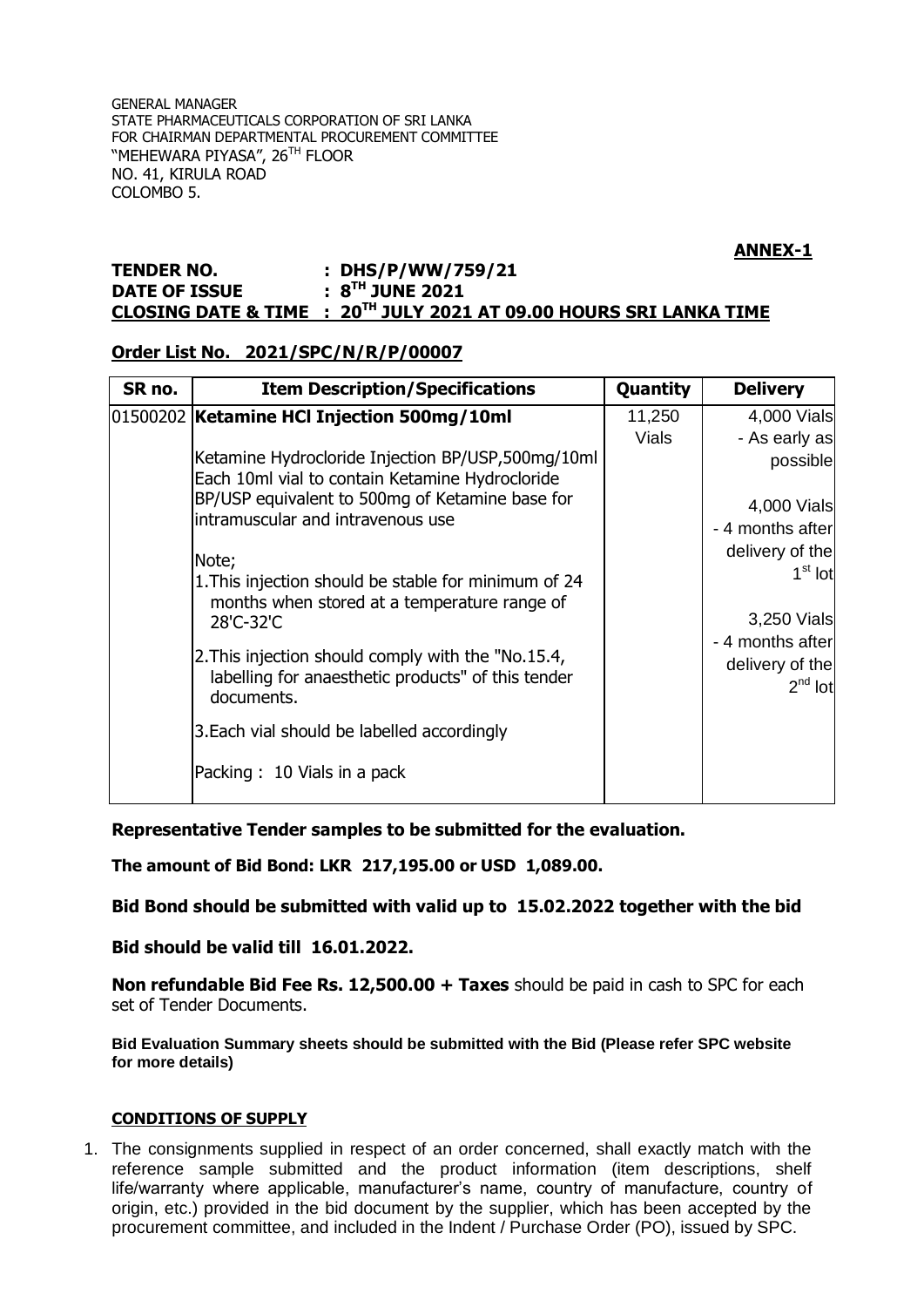- 2. All items shall be supplied, sourcing from the manufacturer and country of manufacturer, stated in the Purchase Order (PO)/Indent of SPC and wherever applicable shall have a valid product registration or waiver of registration from NMRA.
- 3. Maintaining the validity of the product registration during the period of supply (delivery schedule), obtaining waiver of registration &/ import license / manufacture licensing at NMRA, is a pre-requisite for the supply of surgical, pharmaceutical and relevant laboratory items. Hence all suppliers shall produce relevant valid registration certificates/licenses, when requested by MSD/SPC.

When the validity of the product/manufacturing licenses and registrations of NMRA (eg; manufacturing license, product registration and GMP certificates), of local manufacturers / local suppliers, lapses during the year or during the period of supply (delivery schedule), it shall be extended / renewed by the supplier. A certified copies of afore mentioned valid certificates shall be submitted to MSD by the supplier when deliveries are made.

- 4. The number of batches per consignment shall be minimal. Batch quantity shall be an equal multiple of the quantity of the consignment and the proportionate size of the batch quantity shall be not less than 15% of the quantity in the consignment.
- 5. If MSD decides to accept a part or full consignment, with deviations from certain tender conditions (eg: with regard to labeling/packaging etc.) due to an urgency, that shall be done subiect to, either rectifying the defect within 05 working days by the supplier, or recovering the total cost [a] of rectifying the defect by MSD (via a duly contracted third party providing such services), from the supplier with a 25% surcharge on the labeling cost. (total charge = [a]+[a]x0.25) or 2% of the invoiced value, whichever is the highest.

All possible tender deviations such as Packing, labeling, delivery schedule, storage status, payment mode & conditions, etc., shall be communicated and agreed upon before accepting the tender award by the supplier. Noncompliance of same shall be considered as tender violations, to apply penalty (as clause No. 36).

6. The specifications of the product offered in the bid, by the supplier shall match with the tender specifications for the item and any form of alternate offers will not be entertained.

#### **Shelf life & Warrantees**

7. Freshly manufactured stocks of the product shall be supplied; thereby the residual Shelf Life (shelf life remaining at the time of delivery of goods in Sri Lanka/MSD stores in case of local supplies) of the product, shall be 85% of the shelf life requested (specified in order/Indent/PO).

In respect of the items with requested shelf life equal or more than 24 months, any deficit between the residual shelf life and requested shelf life, shall not be more than 04 months.

In the violation of the above tender condition, SPC/MSD reserves the right to accept a reduced quantity, that is usable (as per the consumption rate) up to three months before the expiry of same and will subject to application of a penalty (as clause No. 36 ).

When the shelf life is not specified in the indent/PO/item spec; the requested shelf life shall be considered as, 36 months for surgical items and 24 months for pharma. / laboratory items.

#### **Standards & Quality**

- 8. Standards; In addition to Pharmacopoeial Standards that are indicated in the item specifications, other Pharmacopoeial Standards that are registered at National Medicines Regulatory Authority in Sri Lanka are also acceptable when no bidders have quoted for the standard specified in the item specification.
- 9. Any product deficient of its sub components/ accessories, not at the specified quality standards or all its components not unitized appropriately in packaging (as a set), shall be rejected.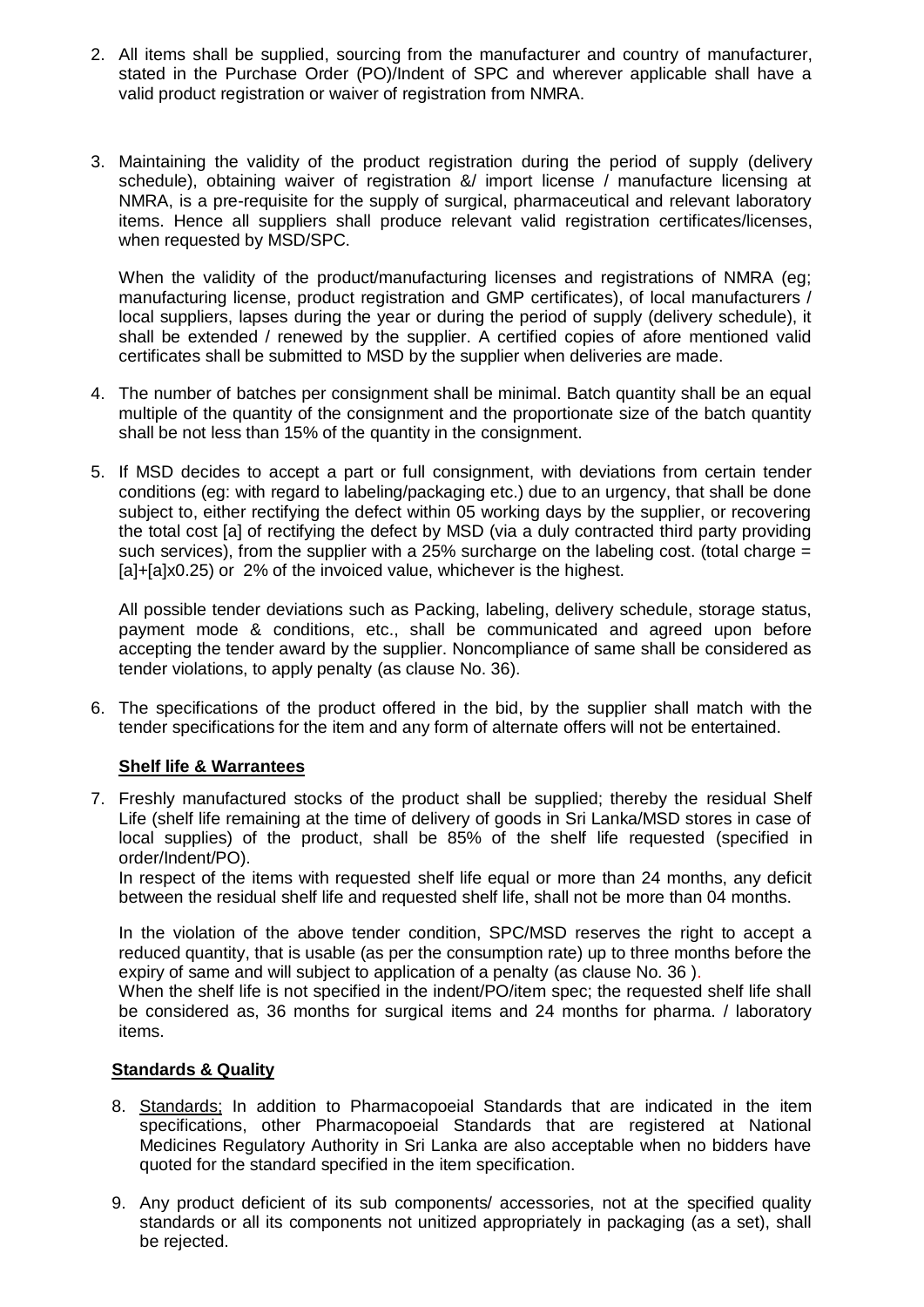- 10. Withdrawal from use of items due to quality failure found as manufacturer"s fault:
	- (a). In case of batch withdrawal, value of entire batch quantity supplied shall be recovered from the supplier.
	- (b). In case of product withdrawal, value of entire product quantity supplied shall be recovered from the supplier.
	- (c). In the event of either a) or b) above, supplier shall be surcharged the total cost involved for MSD, of the quality failed supplies with 25% administrative surcharge of the same.
- 11. The storage conditions and the packing requirements of the product shall conform to the information given by the manufacturer and accepted by NMRA for the product registration or shall conform to the information submitted for waiver of registration granted by NMRA in exceptional circumstances. (refer clause No.23) If the offered product, deviate from NMRA registered product features, supplier must provide with the bid, a declaration to certify the NMRA accepted product details such as; storage conditions, pack details/contents/sizes and standard batch quantity/size of the product.
- 12. Immediately after delivery at MSD, the consignments shall be subjected to testing appropriately drawn, one random batch sample (Post-delivery sample) of the consignment at a government/semi-government/accredited laboratory.(to be selectively applied for Surgical & Lab items, depending on availability of testing methodology & facilities) If the sample is found to be substandard, random batch samples will be tested from all the batches/ lots in the consignment, and entire expenses on such tests, like value of samples, transport, sampling & testing charges, etc, will be recovered from the supplier.
- 13. Consignments supplied to MSD violating the storage conditions indicated on product labels and/or product information leaflet (as accepted for product registration at NMRA), shall be considered as quality affected consignments and quality assurance of such consignments shall be carried out by post-delivery testing at government / semi government laboratory in Sri Lanka or at an accredited laboratory (foreign/local). All the expenses on such an event, including storage cost shall be borne by the supplier. If found to be quality affected the consignment will be treated as quality failed (as clause No.10).

#### **Pack size, Labeling & Packaging**

- 14. Offers for pack sizes at a lower level(smaller quantity per pack) than the pack size specified in the item description/specification and MSD order List, are also acceptable, but higher level (larger quantity per pack) pack sizes will not be entertained unless otherwise offered with the original bid and accepted by the procurement committee, with the concurrence of MSD.
- 15. In respect of bulk packs (not applicable for blister/strip packs), 'DHS' mark shall be ;
	- (a). embossed or printed in case of tablets
	- (b). printed in case of capsules

Above condition can be waved off, if the quantity in the purchase order is less than 100,000 tablets/capsules, (any exemptions to this condition, is notified in the relevant MSD order list)

16. Each; innermost pack, vial/ampoule, pre-filled syringe or bottle, shall bear the item Description, SR No, Batch No/Lot no., Reference/Catalogue no.(not for pharmaceuticals), Date of Manufacture, Date of Expiry and "STATE LOGO" of Government of Sri Lanka. It is essential to include and exactly match the dates of Expiry & date of Manufacture (in any form as "Year & Month" or "No Exp."), in the innermost pack and supplier"s invoice.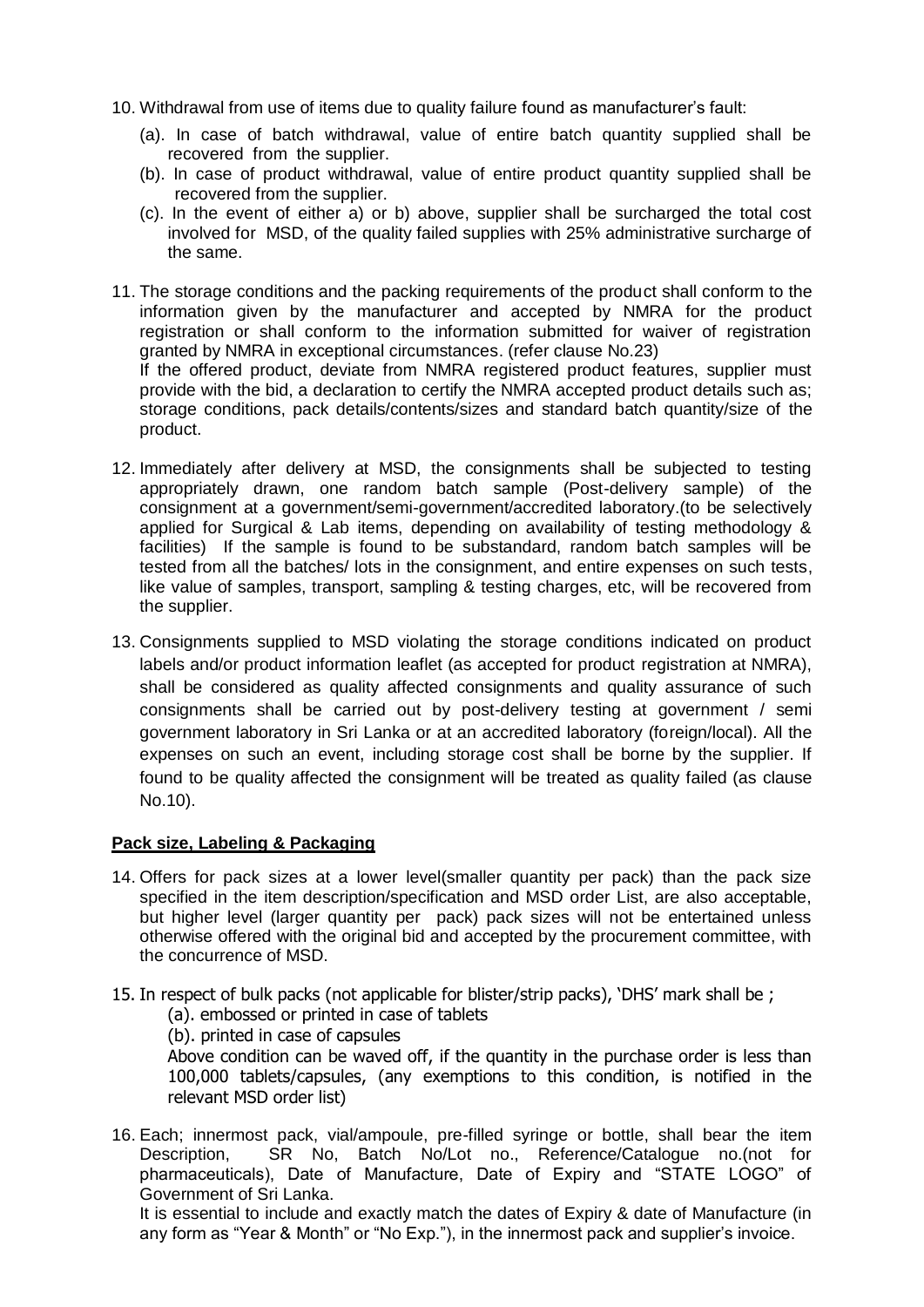17. Description of the Item, SR No, Date of Manufacture, Date of Expiry, Batch No, Name and address of manufacturer and "STATE LOGO" of Sri Lanka Government shall be clearly marked on the outer covering of the individual/innermost pack containing the minimum unit of measure, including blister & strip cards and on the outer cover of the carton/box.

Any deviations of the Date of Manufacture (DOM)/ Date of Expiry (DOE) declared in the offer shall be approved by MSD and DOM & DOE shall consist of at least the year & month.

- 18. All outer most cartons (shipping packages) shall bear the MSD Purchase Order No, SPC Indent No., SR No, Batch No, and Date of Expiry in size 1.5cm letters / figures in prominently visible manner. This may be printed, stenciled or label properly affixed.
- 19. Batch Number of the product shall be separately Barcoded (in Code 128 or 2D formats) and Barcode shall be printed on the labels at all levels of packing as described below, conforming to the industry standards in Barcode printing and pasting. Format shall be according to Code 128 or 2D standards. Maximum barcode size shall be 5.0cm (length) x 2.5cm (width).
- 20. In case of receiving goods under inappropriate packaging conditions(not in good order), was to be sorted out by MSD to select the items in good order by 100% checking/handling of the consignment, all expenses incurred to MSD in such an event (including demurrage charges, cold stores charges, labor charges etc. or any other charges incurred until goods are ready for acceptance), have to be paid to MSD by the local supplier, before attending to checking the consignment 100%, by MSD. In respect of SPC imported supplies, if the local agent does not follow suit as above,

such extra expenses incurred to MSD shall be recovered from the supplier by SPC and refund to MSD.

#### **Storage Conditions & Temperature**

- 21. If the storage temperature & conditions are not specified in the item specification, NMRA accepted product storage conditions, shall conform to Sri Lankan ambient storage conditions in the ranges of  $30^{\circ}$ c +/-  $2^{\circ}$ c temperature and 75% +/-5% relative humidity. The product storage conditions shall be clearly indicated at all levels of labels/packages/boxes.
- 22. Maintenance of Cold Chain;
	- a.In case of cold storage items, cold chain monitors (temperature recording devices) shall be included for each carton and the cold chain shall be maintained according to the manufacturer"s instructions during storage, transport and delivery.
	- b.Supplier shall use suitable prominently visible identification marks of international standard, with appropriate colours and sizes for easy identification of cold cargo. Supplier shall use standardized **USB Devices** for temperature data logging inside the packages and shall provide free of charge, data logger readers **&/ software (reading apps compatible with Windows-07/latest)** to wharf department of SPC in advance, to enable examining the maintenance of cold chain in transit, and before taking over the consignment by MSD.
	- c.If the cold chain break is observed at the time of taking over the consignments by MSD, such consignments shall be rejected, indicating the reason on the relevant **WDN or copy of the delivery documents.** In such an event, the SPC shall arrange necessary cold storage for the consignment until 'observed cold chain break' is investigated leading to acceptance / total rejection of consignment and the expenses born by MSD / SPC in arranging the cold storage shall be recovered from the supplier.
	- d.The vehicles transporting cold cargo to MSD shall be equipped with temperature monitoring devices and the vehicle shall have NMRA approval for transport of pharmaceuticals.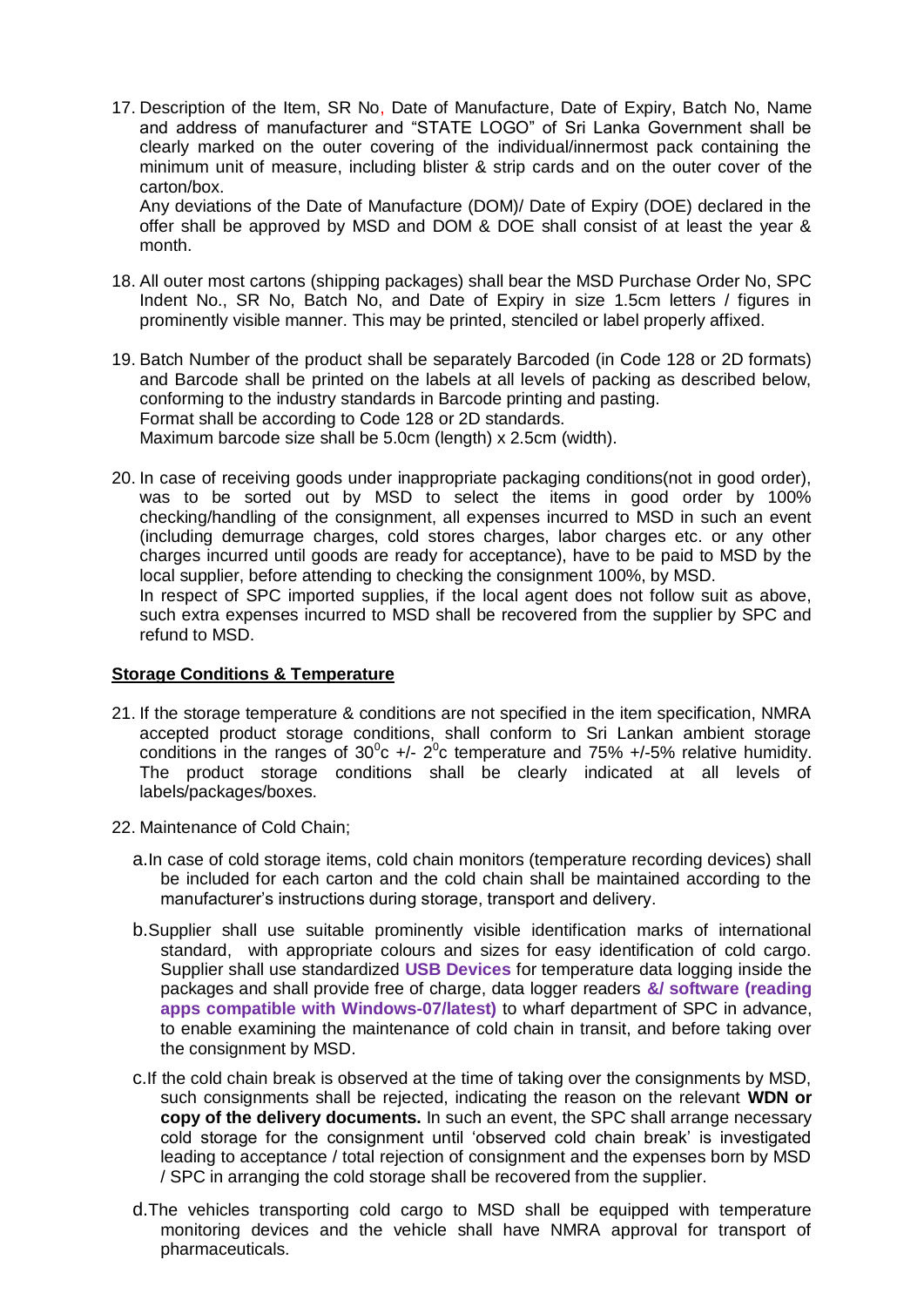- e.The suppliers shall dispatch consignments of the items, which require cold chain maintenance, to arrive in Sri Lanka during Monday to Thursday to avoid additional demurrage & storage charges during weekends, during which MSD stores is closed. In case of non-compliance of this condition, any additional expenses incurred to MSD and SPC, to Custom clear/store/receive such consignments shall be recovered from the supplier.
- 23. In respect of the products requiring controlled temperature storage (Eg.  $< 25^{\circ}$ c, 2-25 $^{\circ}$ c, 15-20 $\mathrm{^0c/30^0c}$ , 2-8 $\mathrm{^0c}$  etc.), supplier shall provide MSD with latest product stability study reports with the invoice of the consignment (report shall include studies; at 30<sup>°</sup>c +/- 2<sup>°</sup>c & 75%  $+/-$  5% RH for **AC stored** items and at 25<sup>°</sup>c  $+/-$  2<sup>°</sup>c & 60%  $+/-$  5% RH for **Cold stored** items. It shall be a true copy of the latest report submitted to NMRA or a report issued within last 05 years). (refer clause No.11)

#### **Delivery Requirements**

24. All items shall be supplied as per the latest/final delivery schedule, communicated to the supplier, as an amended Indent/PO delivery schedule (if not amended, original schedule in the Indent/PO will apply) mutually agreed between MSD& SPC, at the time of establishing the payment terms (L/C, DP, TT, etc). Any deviation from this agreed delivery schedule shall be treated as a defaulted delivery.

Contravening the above directions, if the delivery schedule is violated by the supplier for no fault of MSD/SPC/MOH and in the event MSD decides to accept any such consignment in full or part thereof, that is delivered after the due delivery date, Condition No. 26 on delayed deliveries, shall be applied.

- 25. All consignments shall be delivered at Medical Supplies Division or an alternate receiving point as directed. However sending consignments **to reach Sri Lanka from 15th December to 10th January** shall be avoided, unless otherwise prior approval has been granted by MSD for such deliveries.
- 26. Defaulted consignments with respect to delivery schedule shall only be considered for acceptance, subject to a penalty imposed for the delay due to suppliers fault, allowing a grace period up to two weeks. Consignments delivered after that grace period shall be considered for acceptance subject to a penalty to the supplier as described below ;
	- (a). A penalty of 0.5% per day of the consignment value, calculated commencing from the 15th day up to 60th day delay from the due delivery date, as per the indent/PO or its" latest amended delivery schedules.
	- (b). When the delay exceeds 60days purchase order will be considered as automatically cancelled, on defaulted performance. In such a situation, MSD reserve the right to recover liquidated damages or to revoke the cancellation (eg. if payments have been released prior to such a cancellation), and accept the consignment subject to a 25% admin surcharge.
- 27. (i). If any local purchases were to be made by MSD/SPC to ensure continuity of supply (due to noncompliance of Indent/PO/its" amended; delivery schedule); in the ensuing period inclusive of the grace period for delivery from due delivery date, extra expenditure incurred on such local purchases, over the landed cost of relevant SPC main order, shall be recovered from the supplier.

(ii). If a delivery defaulted (violating delivery schedule in the indent/PO) SPC supplier/his local agent, who participate in an urgent local purchase tender of SPC or MSD for the same item, quoting the same product or any similar product, is bound to supply the local purchase order at the landed cost of the defaulted SPC main order. In violations of the same, the cost difference will be set off from the payments to the supplier of the corresponding SPC main order.

28. In respect of local manufacturers/ local suppliers, all deliveries shall be made only on week days excluding public holidays, also allowing adequate time to enable the completion of the receiving process at MSD stores before 3.30 p.m. In the event of failure to meet this deadline due to supplier's fault (eq. In delivery; time, product,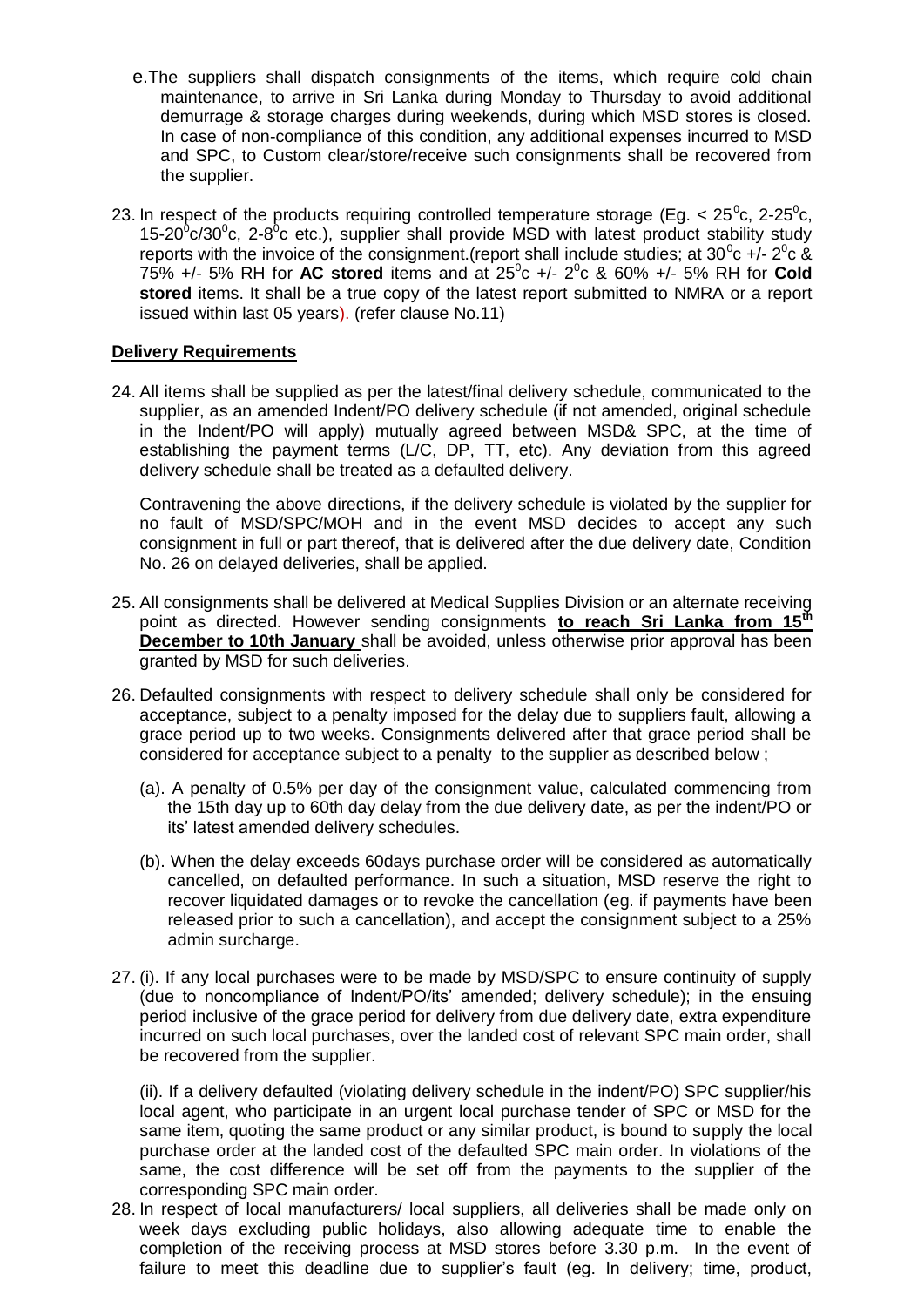document, etc.) goods shall be accepted on the following working day, such date shall be counted for working out penalties as per No. 26 (regarding defaulted consignment) of the conditions of supply.

As an alternative, supplier can request MSD to take over the consignment on the same day, subject to settling all adl. expenses (i.e. staff OT, forklift charge, etc.) of MSD, by the supplier.

- 29. The extension of L/C"s overstepping delivery schedules in the Indent/PO/its" amendments, shall not in any way affect the recovery of late delivery charges, as per Condition No. 26 (regarding defaulted consignments) and any other direct or indirect additional costs/liquidated damages, relating/consequent to extension of L/C.
- 30. When adequate storage space is not available at MSD, to accept a delivery defaulted consignment (deviating from the delivery schedule in the Indent/PO/its" amendments) under the condition No. 26, any additional expenses caused to MSD or SPC in arranging temporary external storage and other expenses (eg. demurrage, detention, container storage, re-handling cum transport, etc.) shall be borne by the supplier.

#### **Documents & Information**

- 31. MSD Order No, Item Description, SR No, Batch No., Date of Manufacture, Date of Expiry and product Storage Condition, shall be indicated in all Supply Invoices and detailed Packing Lists.
- 32. One of the tender samples of the selected bid shall be forwarded to MSD, for using as a reference sample (can make it; a part of the last consignment or a returnable to supplier) for checking the conformity of the consignments received under the indent/PO.(applicable for all surgical items and regular category of laboratory items, when specified in respective order lists).

The images of the; specimen labels, minimum pack and outer most box/shipper carton, that satisfies the above mentioned labeling conditions, shall also be provided within 14 days of releasing the indent by SPC.

- 33. The supplier shall submit all shipping documents to (Including Bills of Lading / Draft Air Way Bills etc.) SPC Imports department and MSD by e-mail (**follow instructions in website [www.msd.gov.lk](http://www.msd.gov.lk/)**), at least 03 days before the Expected Time of Arrival (ETA) of sea freighted consignments & 02 days before the ETA of Air freighted consignments.
- 34. After releasing the Indent/PO or establishing L/C, the latest logistical position of manufacturing & supply on the Indent/PO, shall be updated biweekly through e-mails to SPC with a copy to MSD by the supplier.( follow instructions in the website www.msd.gov.lk)

If it is not complied or the information so provided are found to be incomplete/false, the grace period (for supply delays) mentioned in the clause 26 will not be applicable.

#### **Common conditions**

- 35. In addition to the general conditions of supply given herein, item/order-list specific amendments, exclusions or additions to the same, stated in the covering letter of the order list and any other relevant conditions as per the tender document issued by SPC, are also applicable. The order/item specific; new conditions or amendments to General Order Conditions, will be included in the order list itself and as a remark entry in the MSMIS order records.
- 36. Administrative surcharge of 25%(on the value of goods), will be applied for tender condition violations that cause deficiencies in supply with respect to; quality, standards & specifications, short packing & short supply or delayed delivery as per the cabinet decision. **(eg. As in conditions No. 05,07,9,12)**

**Abbreviations :***NMRA ; National Medicines Regulatory Authority/Sri Lanka,* SPC ; State *Pharmaceuticals Corporation, MSD; Medical Supplies Division/Ministry of Health-Sri Lanka.*

### **(b) Part B**

Conditions of Supply specifically applicable for the order list (with SR)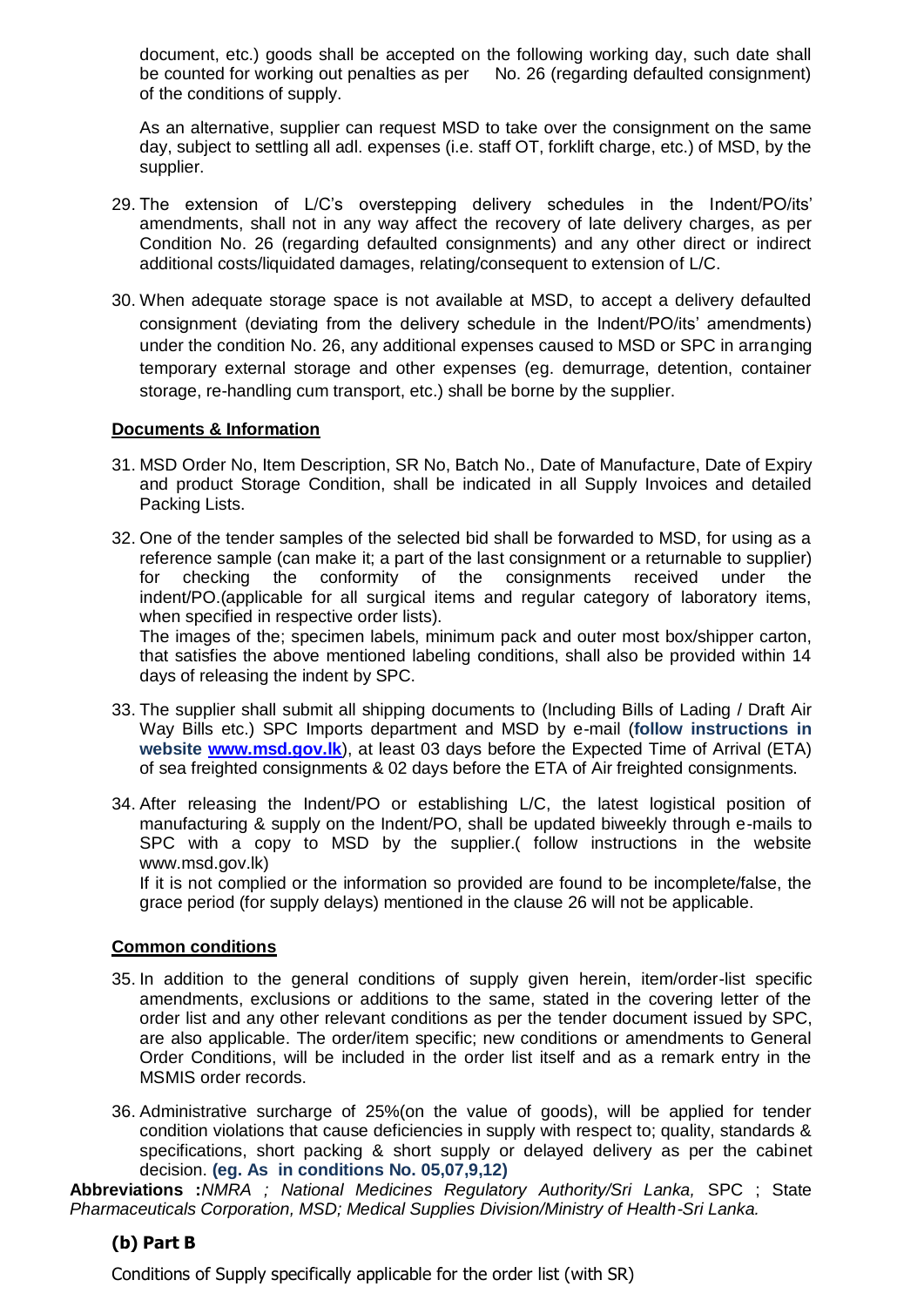(i) All anesthetic products should strictly comply the labeling requirement specified in Global Tender Document of SPC.

#### **Special Conditions for Bidding :**

- 1. Offers should be accompanied with the valid registration certificate (Notary Certified) issued by the National Medicines Regulatory Authority in Sri Lanka formerly Cosmetic Devices and Drugs Authority.
- 2. Offered item should bear our SR number.
- 3. If awarded supplier is unable to adhere to the delivery schedule due to no fault of the SPC/Ministry would result in the supplier being surcharge 0.5% of total bid amount per day from the due delivery date.
- 4. **Foreign offers should be on C & F (CPT/CFR) Colombo basis. FOB offers are not acceptable. If offers are received on Import & Supply basis from local suppliers, those offers should be in LKR. All local suppliers/manufacturers should quote in LKR for the total delivery price to MSD stores.**

**Comparison of foreign offer and local offer made on Imports & Supply basis will be compared as follows.**

**Local offers which are for Import & Supply basis will be divided by a hypothetical value for comparison of offers against C & F value based on the HS Code of the item as determined by SPC.**

- **5. Fax/E-mail offers directly sent to State Pharmaceuticals Corporation are not acceptable. Tenderers are requested to draw their attention to the clause "Submission of Tenders" of the tender document in this regard.**
- 6. If the shipment is being effected on FCL basis both FOB and Freight charges should be quoted separately against each item in addition to quoted C & F price. The volume of the total quantity of each item should be given in cubic meters (m<sup>3</sup>).
- 7. Representative samples in respect of items offered should be submitted to reach SPC on or before the **closing time on the closing date** of tender and acknowledgement receipt to be obtained from Administration Department of SPC. **Sufficient quantity of Samples should be forwarded for evaluation**
- 8. The original payment receipt for purchasing the bidding document has to be annexed to the offer. Offers without same will be rejected.
- 9. Procurement Committee has the authority to decide whether pre-shipment/ pre delivery/post delivery samples to be tested. In such cases the supplier will have to bear the cost of testing samples.
- 10. The bid submitted should be duly signed and endorsed by the Bidder/ Tenderer himself (with the name and designation of the signatory) or by the representative. Representatives submitting offers on behalf of their principals should submit a letter of authorization and power of attorney (if signing on behalf of the principals) and also should submit documentary proof on their registration as per the Act. No. 03 of 1987 with the Department of the Registrar of Companies – Sri Lanka (where applicable).
- 11. The successful supplier should agree to dispatch by fax/courier a full set of copy document to SPC at least 3 days prior to arrival of consignment in Sri Lanka to prevent any delay in clearance.

Demurrage /additional charges if any which become payable due to supplier's failure to comply with this requirement will be claimed from the supplier.

- 12. In the event of an award made to you on this tender, SPC reserves the right to cancel/suspend the procuring of said order in any stage, if you would be placed the defaulted supplier's list due to quality failure found in your previous supplies made to SPC or non compliance of contractual agreement.
- 13. This bid is administered by the provisions of the "Public Contract Act No. 3 of 1987" and therefore, in the event bidder is to retain an agent, representative, nominee for and on behalf of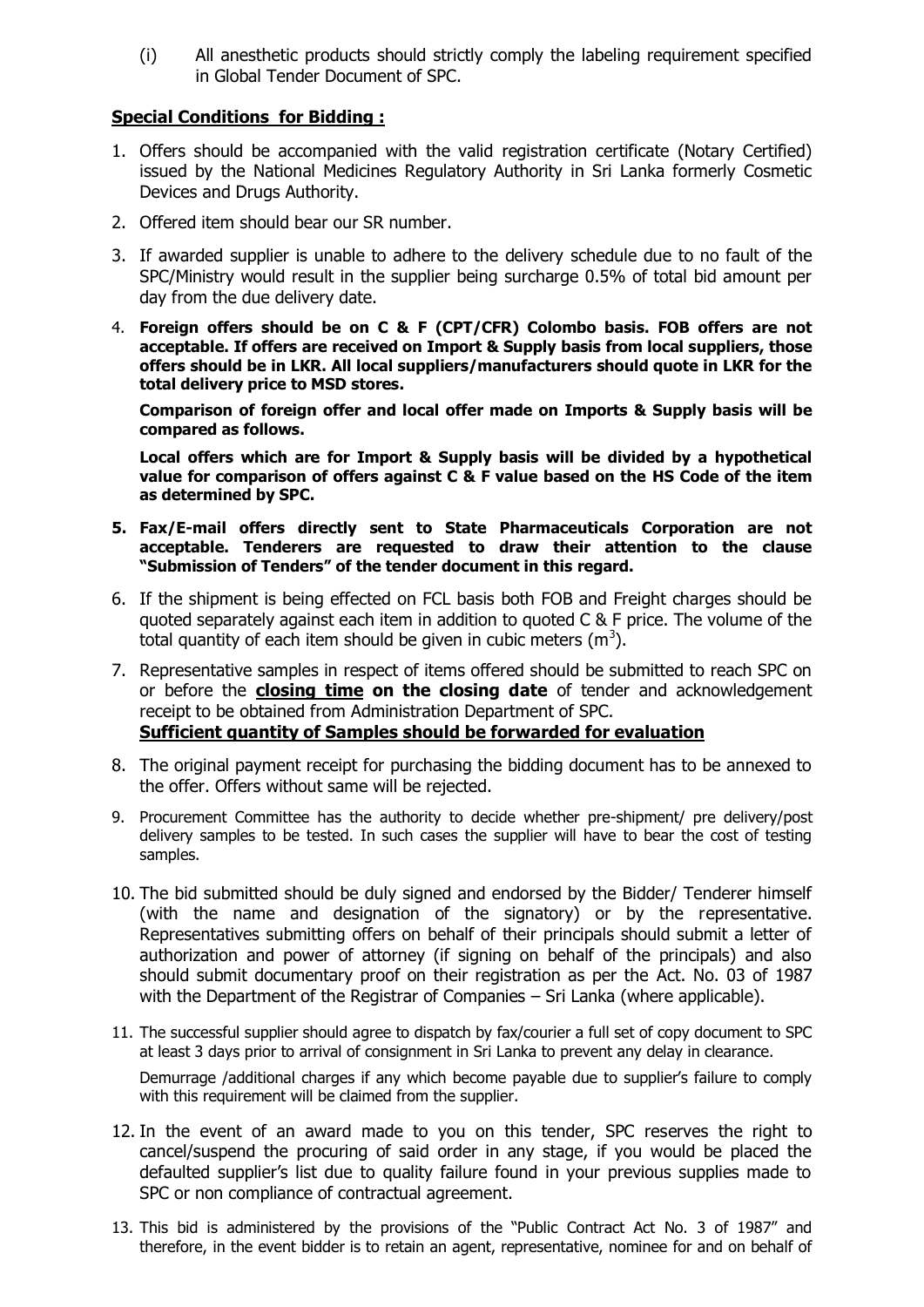Bid or shall register himself and such public contact act in accordance with the section 10 of the Public Contract Act and produce such valid original certificate of registration with the bid.

- 14. The recommended storage mentioned on the product label should be maintained at transit also and storage condition should be clearly showed on Bill of Lading/Airway Bill and invoice.
- **15.Destination Terminal Handling charges (THC) should be borne by the supplier at the Port of Loading. Hence when the C&F prices are quoted this should be inclusive of THC.**
- 16. All shipments should be made exclusively on vessels belonging to the Ceylon Shipping Corporation or those chartered by CSC. Shipments on other vessels will be permitted in instances where vessel of the Ceylon Shipping Corporation do not call at the Port of shipment or if they are not available for time by shipment of cargo, in which event the supplier should attached a waiver certificate issued by Ceylon Shipping Corporation or their Authorized Agent in the Supplier's Country.
- 17. SPC reserves the right to reject offers which do not comply with above conditions.

#### **Amendments to the Bidding Documents for procurement of pharmaceuticals for the Department of Health Services of Government of Sri Lanka (Blue Book). (DPC)**

**Address to be read as "State Pharmaceuticals Corporation of Sri Lanka, "Mehewara Piyasa", 16th Floor, No. 41, Kirula Road, Colombo 5" mentioned in all specified clauses**

#### **Terms and Conditions of Bid/Instructions to Bidders**

Page No. 6 Condition No. 8 (BONDS/GUARANTEES) to be amended to read as follows;

08.1 Bidders should furnish an unconditional Bid Bond as per **Annex III** encashable on first

written demand to the value stated against each item in the **Annex 1** of the Bidding Document.

Bid Bond should be submitted together with the Bid or to reach SPC on or before the closing date and time of Bid. Bids submitted without Bid Bonds, will not be considered.

08.2 The Bid Bond should be valid for at least 30 days beyond the validity of the Bid. The amount of bid bond and the date until which the bid should be valid is indicated in the Annex I.

Page No. 8 Condition No. 12 FREE REPLACEMENT to be amended to read as follows;

#### **FREE REPLACEMENT/ REIMBURSEMENT**

Page No. 8 Condition No. 12.2 under the Para b) 2<sup>nd</sup> line delete the words 'replaced or'

Page No. 14 Condition No. 20 (REGISTRATION) 20.1 (b) to be amended to read as follows;

(b) **A Certified copy of the NMRA registration Certificate certified by Attorney-at- Law, Commissioner of Oaths or Justice of Peace should be submitted along with the bid.**

Page No. 16 Condition No. 22 (TESTING OF BATCH SAMPLES) 22.1 to be amended to read as follows;

22.1 In the case of distribution to Hospitals/ State Institutions random batch samples and random post-marketing samples of all goods supplied will be tested at the NMQAL / Quality Assurance & Research Laboratory of the State Pharmaceuticals Corporation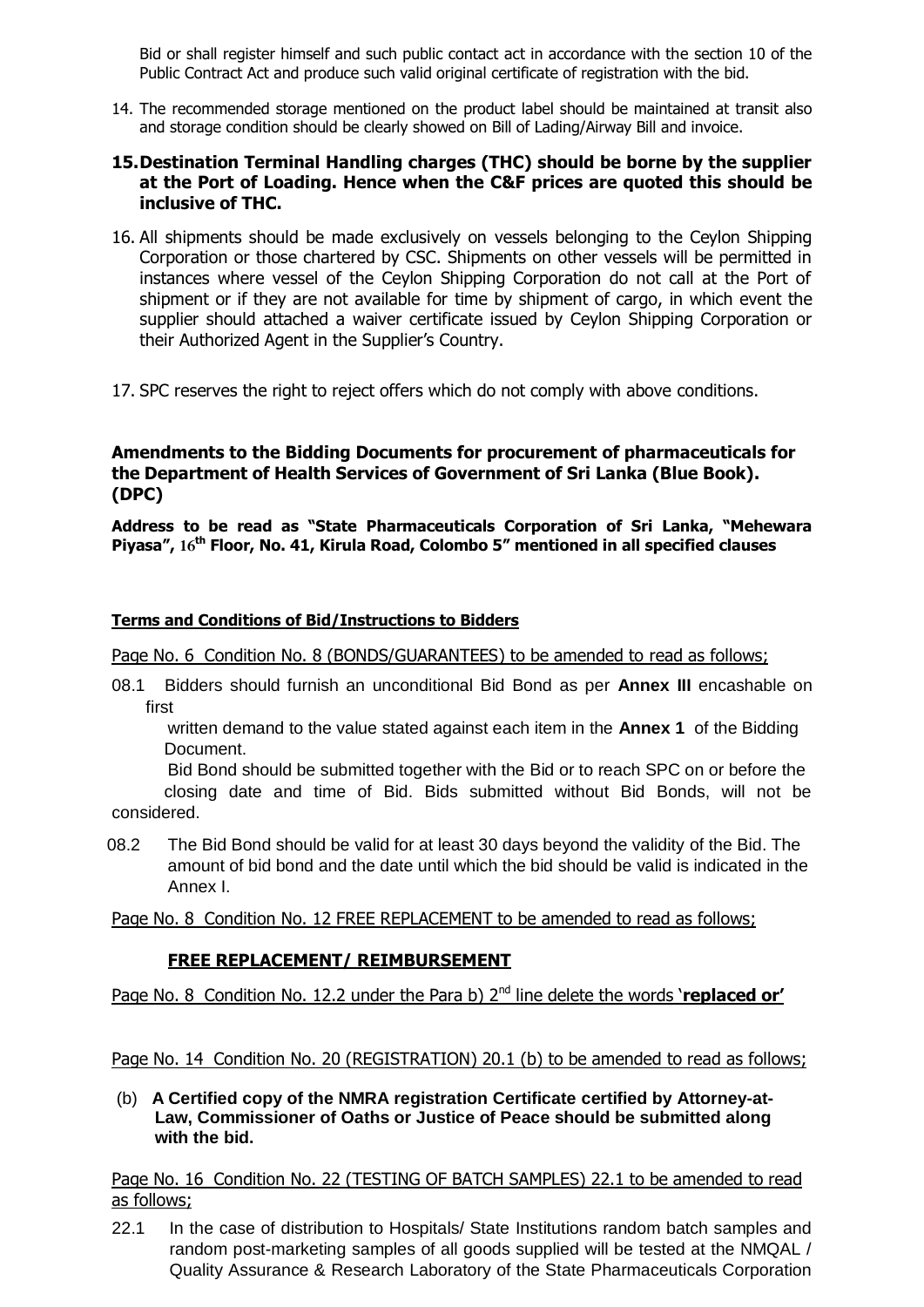and reports on its suitability issued. The findings of the reports /committee decisions will be final and binding. Goods reported as unsuitable and not conforming to the laid down specifications will be rejected and subsequently destroyed. The suppliers should agree to refund its landed cost plus an additional 25% as an Administrative cost. within 30 days from the date of intimation.

Page No. 23 SPECIMEN OF ANNEX  $-1$  to be amended to read as follows;

|              |                                                                |          | $ANNEX - 1$                                                         |
|--------------|----------------------------------------------------------------|----------|---------------------------------------------------------------------|
| (TENDER NO.) | <b>BID NO./BID REFERENCE</b>                                   |          |                                                                     |
|              | <b>DATE OF ISSUE</b>                                           |          |                                                                     |
|              | <b>CLOSING DATE &amp; TIME</b><br>(SRI LANKAN TIME)            |          |                                                                     |
|              | <b>ORDER LIST NO. :</b>                                        |          |                                                                     |
| SR No.       | <b>Item</b><br><b>Description/Specifications</b>               | Quantity | <b>Delivery Schedule</b>                                            |
|              |                                                                |          |                                                                     |
|              | tender samples.<br>Bid Bond valid till  (date)                 |          | Amount of Bid Bond: LKR  or USD  to be submitted along with the Bid |
|              |                                                                |          |                                                                     |
|              | Bid validity period : Bid should be valid till  (date)         |          |                                                                     |
|              | Bid Document Fee:                                              |          |                                                                     |
|              | (should be paid in cash to SPC for each set of Bid Documents). |          |                                                                     |
|              | <b>MSD CONDITIONS OF SUPPLY</b>                                |          |                                                                     |
| 1.<br>2.     |                                                                |          |                                                                     |

Page No. 24 SPECIMEN FORM OF BID (SUPPLIES) ANNEX – IIA Content of the cage to be amended to read as follows;

> **BID FOR THE SUPPLY OF** ……………………………………… BID NO./BID REFERENCE

Page No. 26 & 27 **SPECIMEN OF ANNEX – II(B)** to be amended to read as follows;

#### Heading of 2<sup>nd</sup> Column **FULL DESCRIPTION OF ITEM OFFERED, THE STANDARD AND STORAGE TEMPERATURE**

**EXPIRY**

Heading of 11<sup>th</sup> Column **NMRA REGISTRATION CERTIFICATE NO. & DATE OF** 

#### **Amendment to Bidding Document under "Conditions of Contract"**

**Page No. 39, Condition No. 8 TERMS OF DELIVERY** to be amended to read as,

#### 08 **TERMS OF DELIVERY**

8.1 All shipment should be made exclusively on vessels belonging to the Ceylon Shipping Corporation Ltd or those chartered by CSCL. Shipments on other vessels will be permitted in instances where vessel of the Ceylon Shipping